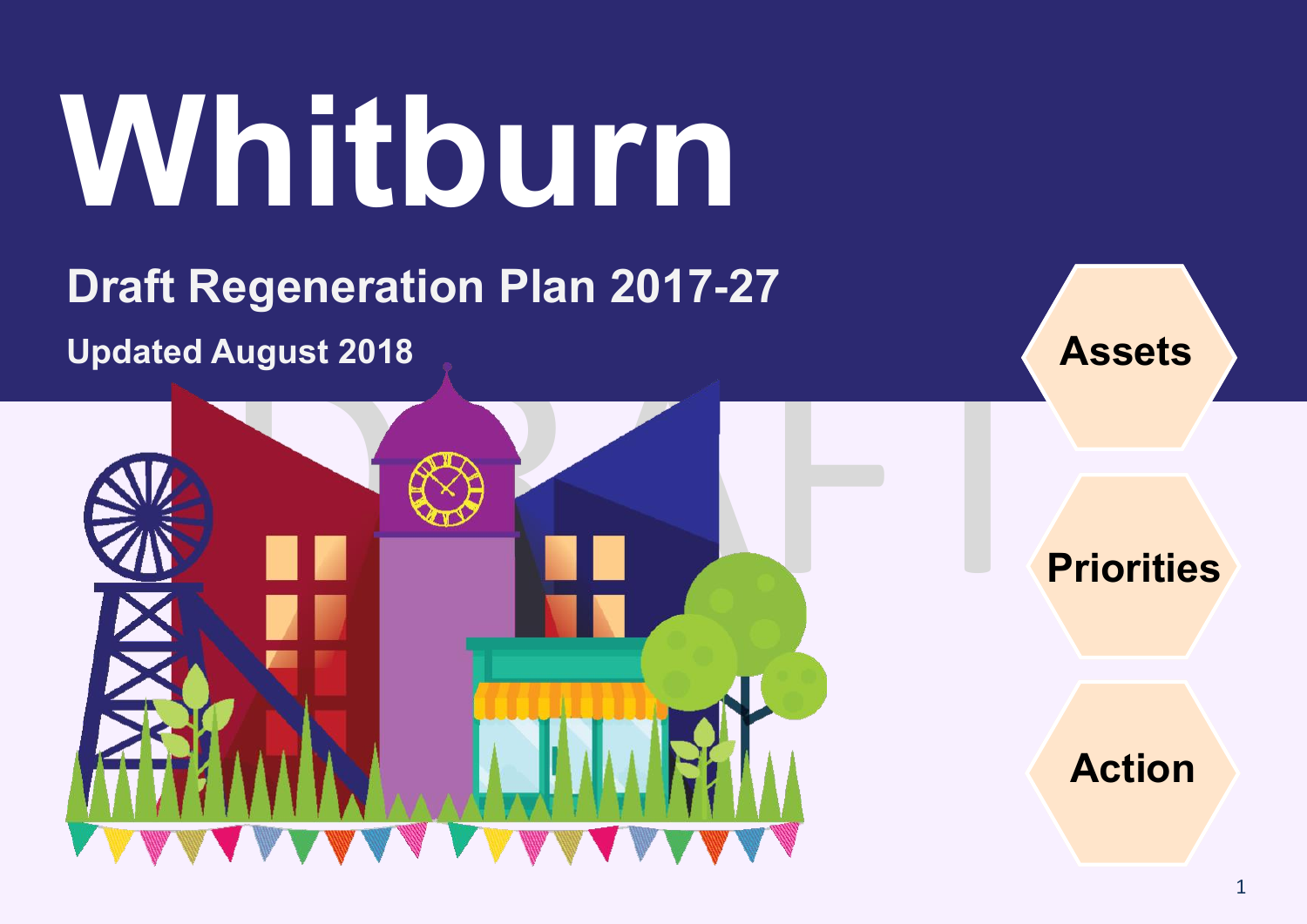# **CONTENTS**

| Progress to date and strategy for the future 11 |  |
|-------------------------------------------------|--|

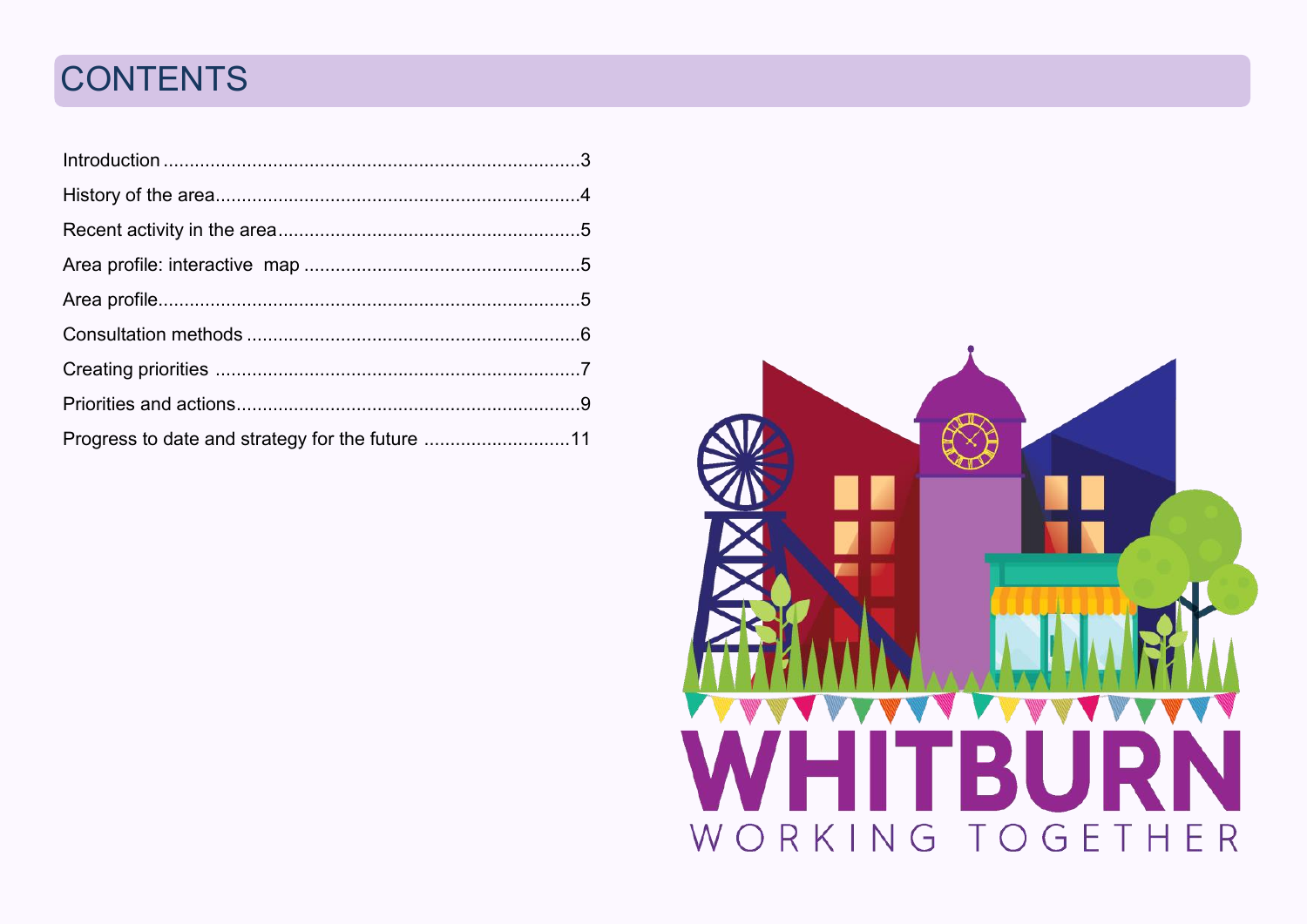### INTRODUCTION

#### **Why Regeneration Plans?**

The Community Empowerment Act 2015 states that all Community Planning Partnerships in Scotland must develop plans for those communities which experience the poorest outcomes. These plans must identify local priorities and detail actions to be taken to reduce inequalities. In West Lothian thirteen 'regeneration areas' have been identified, of which Whitburn is one. All of the identified regeneration areas have data zones within the bottom 20% of the Scottish Index of Multiple Deprivation.

This plan has been created by the Whitburn Regeneration Steering Group. The group was brought together with the specific purpose of creating this long term plan for the area and it is made up of people from local community groups, council services and other agencies who work or live in Whitburn. The diagram on the right details all the partners who are involved.

The plan has been created by using information from a number of sources. Firstly, community views have been gathered through a process of local engagement and consultation. The engagement data has then been collated and considered alongside statistical information from sources such as the Census, Scotpho and SIMD, and the local knowledge of the partners on the steering group.

This is a living document covering the next ten years and will evolve and develop with the community. The plan describes how we are going to work better locally and in partnership. It summarise the consultation taken place so far and set out a number of actions to be

taken to create positive change in the community. In addition, this plan links to other areas of work which we know affect or will have an impact on Whitburn. Examples of this include the Anti-Poverty Strategy for West Lothian, the Learning Community Plan and the West Health Locality Plan.

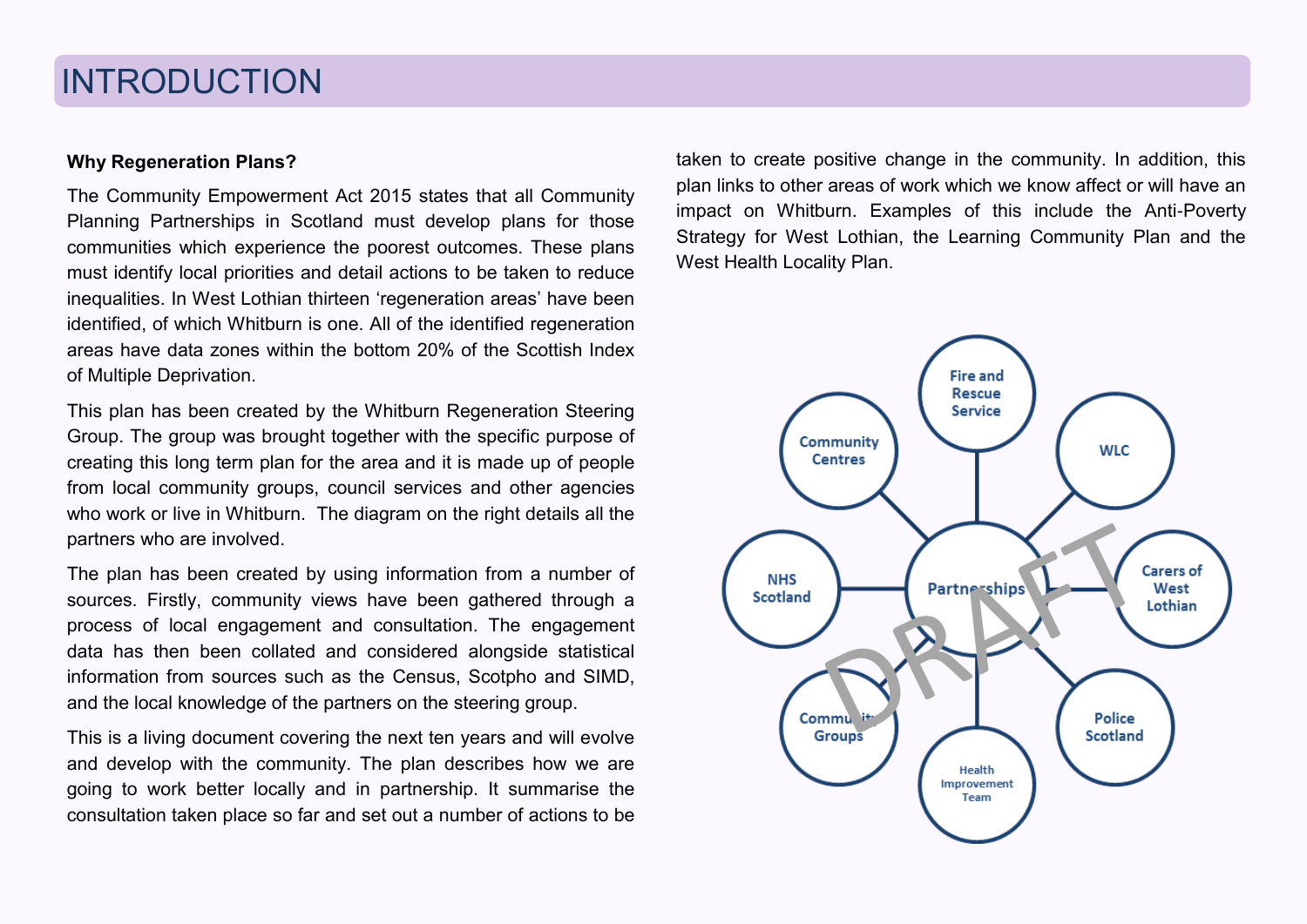### HISTORY OF THE AREA

Whitburn is situated almost exactly half way between Scotland's two biggest cities. The M8 is situated immediately to its north. Whitburn was originally a small farming and weaving community as has appeared on maps since the  $17<sup>th</sup>$  century. The main road was made into a turnpike in 1753, where tolls were charged for its upkeep. By 1796 the population had grown to 500 and a post office had opened. At this time agriculture and hand loom weaving were the main sources of employment for the area.

In the 1600s the Baillie family built Polkemmet House, which is situated a little to the west of Whitburn and was then developed over the succeeding centuries. A stone beside Brucefield Kirk is named the 'Barracks Stone' and this dates back to 1766.

Weaving developed further in the 1800s as a main source of employment. Whitburn unlike the other settlements in the central belt was relatively unaffected by the large scale industrialisation through the 1800s. A railway station was built on a branch line at East Whitburn in the 1860s. One feature from this time is the Burgh Hall, built in 1830 which was complete with an attractive clock tower.

Deep coal mining began in Whitburn around 1900. This resulted in a population influx in the town as people were attracted by the new mining jobs. An average of 5,000 men were employed in eight deep pits to the east and west of Whitburn at the end of World War II. However, most of these closed in the 1950-60s. The largest pit in

the area was Polkemmet Colliery situated to the south-west of Whitburn. During World War I, this employed 1,500 men and raised to 2,000 it the peak at 1960. Polkemmet employed more miners for longer than any other Scottish pit and its pithead baths were known to be the second largest in the country.

Levi Strauss & Co opened a factory in 1969 employing 500 people and making 4 million pairs of jeans a year. However, in 1999 the factory announced its closure.

Following the miners strikes of 1984-5 the Polkemmet Colliery pit closed, due to severe flooding damage and never reopened. All evidence of the colliery building is gone and the coal bings, that were once prominent features, have been removed. On the site of the old Polkmmet Colliery, the town has been given a £500 million project for the 'Heartlands' development. This meant the regeneration of 600 hectares of derelict ground which involved the flattening of old bings. A new junction on the M8 was created.

Polkemmet Country Park was developed on the estate of Polkemmet House located to the west of the town. The country park opened in 1981 and now is home to woodland, a golf course, the Scottish Owl Centre, café, walking routes, and play area.

The heritage detailed above is a major asset to the town and contributes largely to the identify of the people of Whitburn.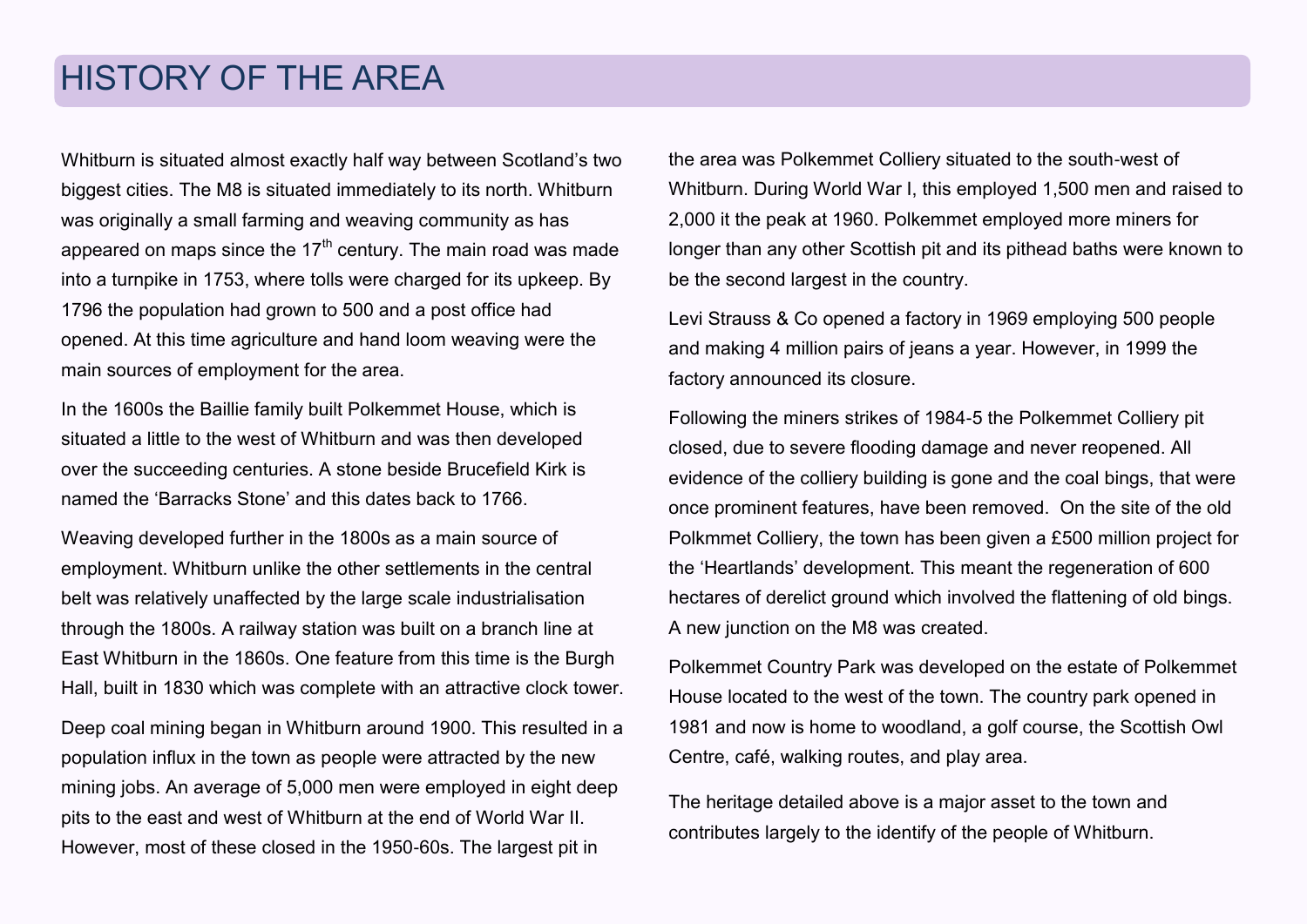### RECENT ACTIVITY IN THE AREA

It is important to note that the development of this plan is not starting at 'zero'— In addition to the mainstream public services which provide for the town, Whitburn already has an established community sector and there are plans to invest in the town which the plan looks to exploit and build on.

#### **Community Groups**

There is a well-established and successful gala day in Whitburn, which is arguably West Lothian's largest gala day. This involves an army of volunteers undertaking preparatory and fundraising work all year round to provide this and the preceding Civic Week.

Whitburn Community Centre is one of the busiest community centres in West Lothian also, and it's management committee have a history of reinvesting its funds into the community, most notably, the creation of a soft-play area. They also provide large-scale events such as the Whitburn Christmas Cracker event and Santa Parade and have recently hosted the Whitburn Summer Lunch Club, which itself is supported by a number of groups and services.

Whitburn and District Community Council is also a very active Community Council and has been involved in a number of projects over recent years. They also have created a SCIO (Scottish Charitable Incorporated Organisation) called 'Onward Whitburn' to allow them to manage community benefit funds from a local windmill.

Whitburn Community Development Trust delivers Community Information and Support Service, including IT buddying support, fivedays a week from its premises in Whitburn's town centre. They are also part of a wider consortium of West Lothian community development organisations which have brought significant funding (c. £250k) into the area.

This is allowing the town to have it's own full-time development worker, employed and managed within the community. Part of their role is to help develop wider community capacity and community projects / activities. The CDT also supports the Remembrance Day parade in Whitburn.

Whitburn Traders group has been re-established and they are very pro-active in trying to create a community amongst the local traders and, in particular, improve the town centre environment. They are participating in the Carnegie Trust's Twin Towns scheme which has led a twinning of Whitburn with Ostwaldwistle, Lancashire.

The Friends of Polkemmet group has recently been re-established which will look to work with and enhance the council's provision of the park going into the future. Polkemmet Park is seen as one of the main assets to the town in terms of its ability to draw in visitors and money into the local economy as well as an excellent outdoor facility for residents to utilise.

Whitburn also has a very successful Brass Band (currently 7th best in the world), established Junior and youth football setup amongst other sports.

The Pentecostal Church in Whitburn also initiated the Foodbank in West Lothian which provides a vital service to many hundreds of residents. The other churches also provide support and host a number of self-help groups.

This is by no means an exhaustive list—Whitburn also has a very successful Brass Band (currently 7th best in the world), and other music bands, established youth and junior football teams, and other sports including martial arts.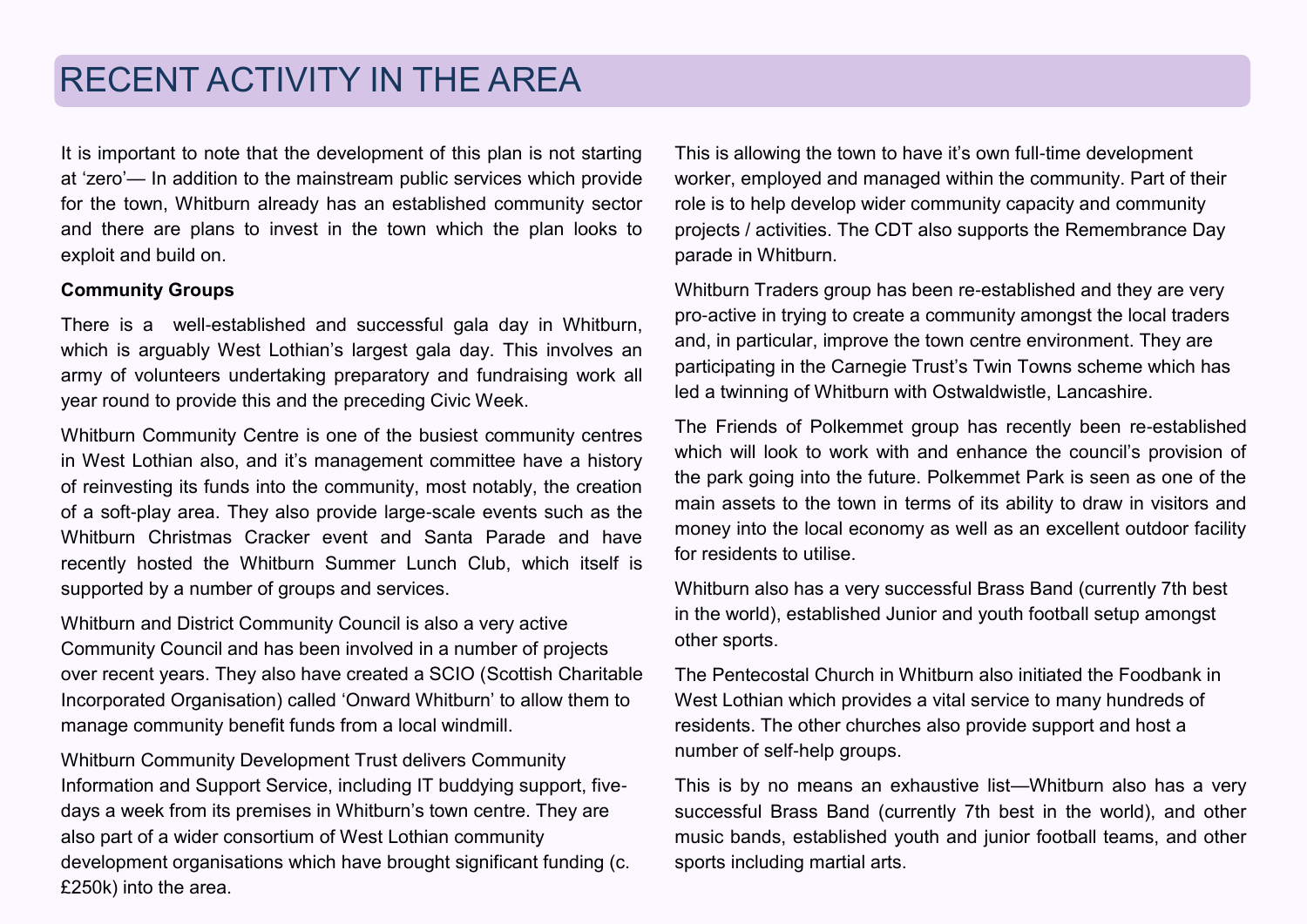## RECENT ACTIVITY IN THE AREA

#### **Heartlands**

There is also the matter of the huge investment and development around the town in the Heartlands project. At the time of writing the housebuilding element of the development is developing pace, after a difficult recovery following the 2008 global financial crash. Planning permission for some development has been granted within the business/industrial area, which has the potential to create thousands of jobs within the town, whilst Oil States has already established itself there. Capital programme

#### **Other Investment**

There is a significant level of funding being invested into the creation of a Partnership Centre in Whitburn which will house various services within it and also transform the look of the centre of Whitburn.

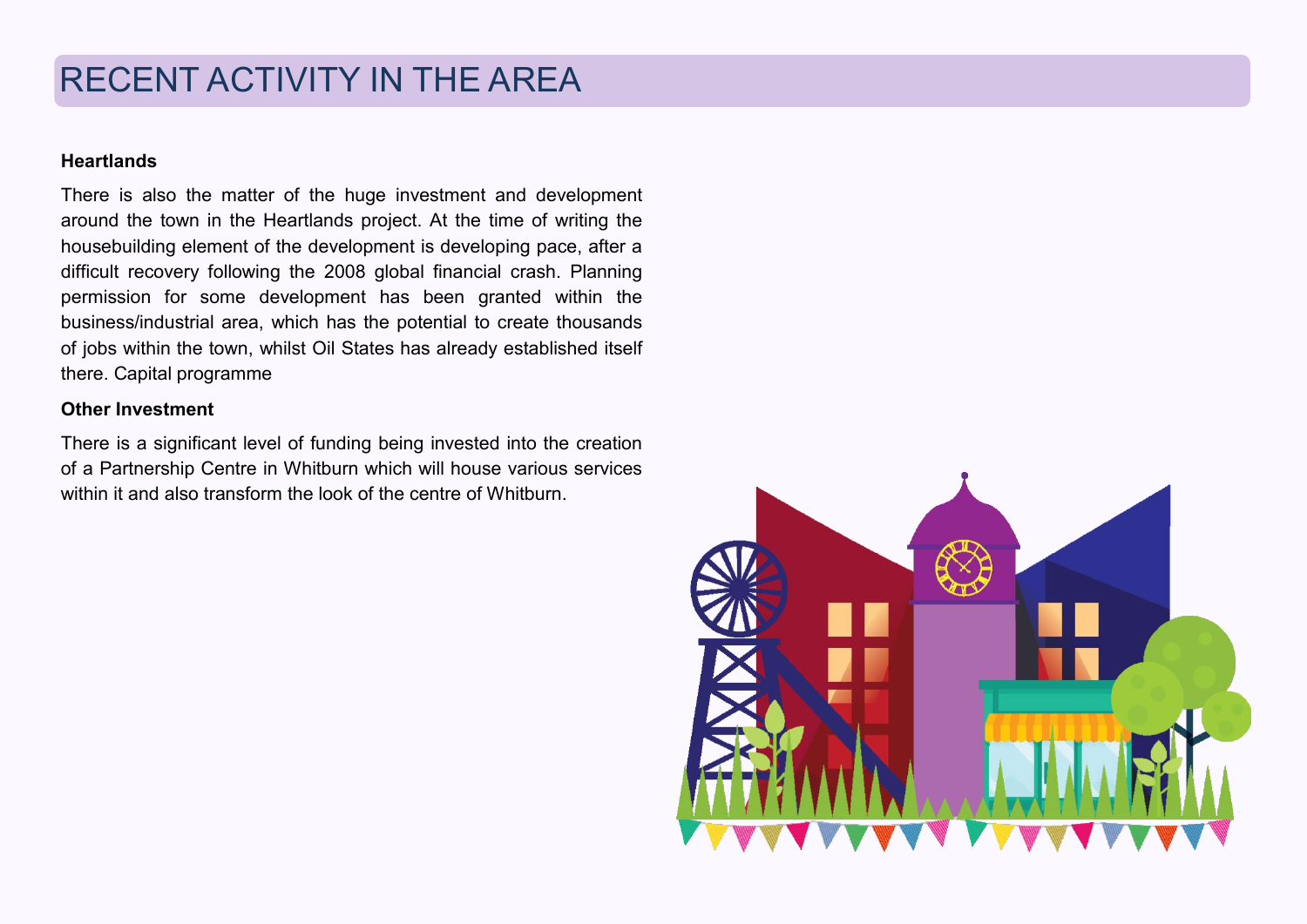## AREA PROFILE: interactive map



### Community Map

This is Whitburn interactive community map. It can be found on our here:

### **[www.cragroup.co.uk/](http://www.cragroup.co.uk/armadale) [whitburn](http://www.cragroup.co.uk/armadale)**

Click on the icons to find out what's happening there.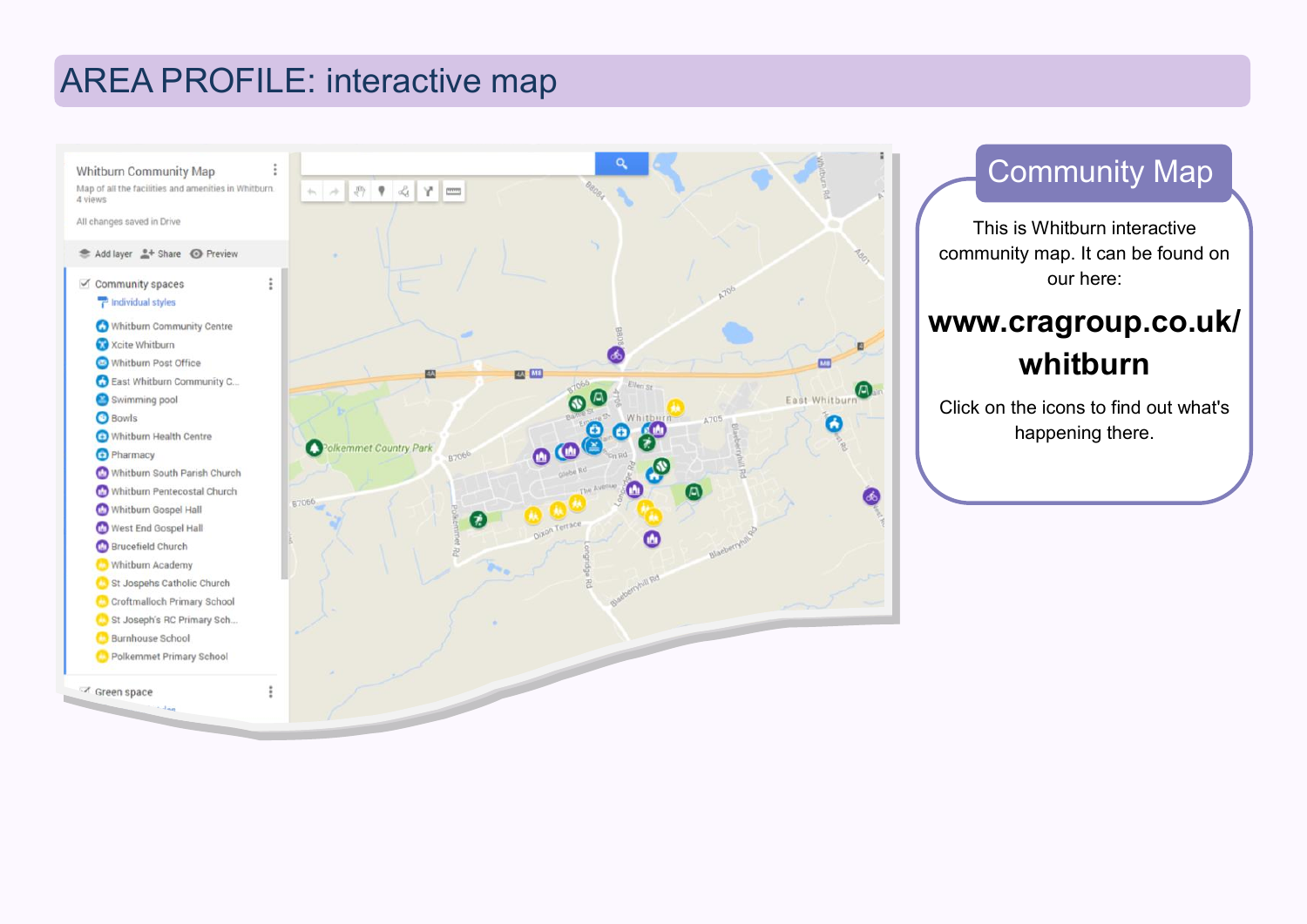# AREA PROFILE

**10,900 Estimated population of Whitburn<sup>1</sup>**

#### **Life expectancy**

**77.6yrs Whitburn 77.9yrs West Lothian 78.8yrs Whitburn 80.5yrs West Lothian <sup>2</sup>**

#### **Community assets and strengths**

- **Polkemmet Country Park**
- **Heartlands housing and economic development**
- **Access to green space**
- **Heritage of the town**



### **OUR COMMUNITY OUR COMMUNITY OUR COMMUNITY** CHALLENGES

**£**

**17% employment** 

**deprivation. However 60% of Scotland's jobs are within an hours drive time.<sup>4</sup>**

**The annual median income is** 

**£26,109 compared to West Lothians £32,994.<sup>3</sup>**





**children in poverty in Whitburn and Blackburn compared to West Lothians 22%<sup>5</sup>**



**Neighbourhoods in Whitburn are within the 20% most deprived in Scotland according to the SIMD.<sup>4</sup>**

Sources: <sup>1</sup>Census Data 201; <sup>2</sup>Scotpho 2011; <sup>3</sup>Local Level Average Household Income Estimates 2014; <sup>4</sup>SIMD 2016; <sup>5</sup>Campaign to End Child Poverty 2018

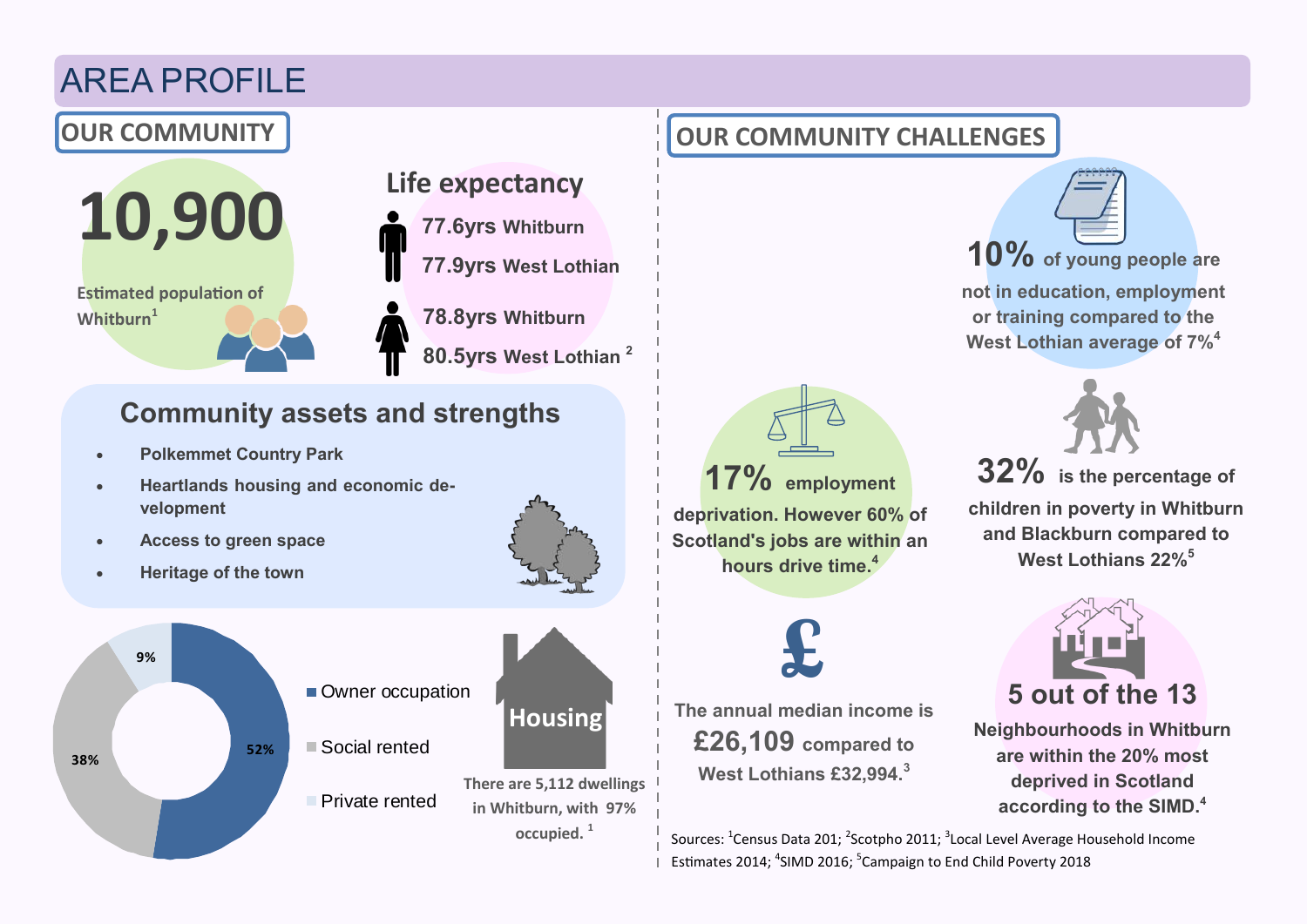### PLACEMAKING IN WHITBURN

Whitburn was identified as a regeneration area in the West Lothian Regeneration Framework 2014-2034. This identified that regeneration areas as those settlements which had datazones (or neighbourhoods) ranked in the bottom 20% across Scotland/West Lothian.

In Whitburn, a large-scale community and stakeholder planning exercise called a 'charrette' was undertaken in 2015 funded by the Scottish Government and the council. This recognised that an approach that looked at the planned and potential investments for the town as a whole was required.

The purpose of the charrette was to integrate the various elements of planned investment and activity into a single cohesive masterplan for the area to:

- maximise investment through providing decision-makers with an evidence based, holistic plan for the town to inform resource allocation and attract external funding;

- create a shared vision for the town and wider Whitburn area, in particular, to inform planning for the town centre and partnership centre;

- better link and integrate the Heartlands development and Polkemmet Country Park with the town centre; and

- ensure effective community involvement in regenerating the Whitburn area, and provide a basis for future community engagement for the development of the town.

This involved a series of planning workshops which looked to involve residents and representatives from community groups, local services, voluntary sector organisations, and regional and national agencies. Whilst there was a focus on the town centre by virtue of pulling the various stakeholders together, there were many actions that were outwith the town centre, meaning the resultant 'Placemaking in Whitburn' masterplan which came out of the charrette covered a wider town approach.

To implement the masterplan, the existing Town Centre Management Group agreed to take on and implement the town-centre specific actions with a newly created Whitburn Regeneration Advisory Group taking on the rest of the plan.

A review of the masterplan was undertaken and presented to the Whitburn and Blackburn Local Area Committee in February 2018 which is available on: [http://coins.westlothian.gov.uk/coins/](http://coins.westlothian.gov.uk/coins/viewDoc.asp?c=e%97%9Dg%8Fp%80%8F) [viewDoc.asp?c=e%97%9Dg%8Fp%80%8F](http://coins.westlothian.gov.uk/coins/viewDoc.asp?c=e%97%9Dg%8Fp%80%8F)

Whilst the masterplan was comprehensive in scale, there was nevertheless a focus on the spatial planning elements and focus on the economic side of regeneration, at the expense of a focus on the 'people' side. Given the purpose of regeneration plans is to tackle inequalities and improve the quality of life for those in the bottom scoring datazones, for which the spatial/physical planning can contribute to, the Whitburn Regeneration Group agreed that a priority in future needs to be exploring 'supporting the disadvantaged'.

Therefore, the activity within the priorities in this plan consist of both a reflection of the work that is continuing to take place and how partners are planning to address the gaps identified.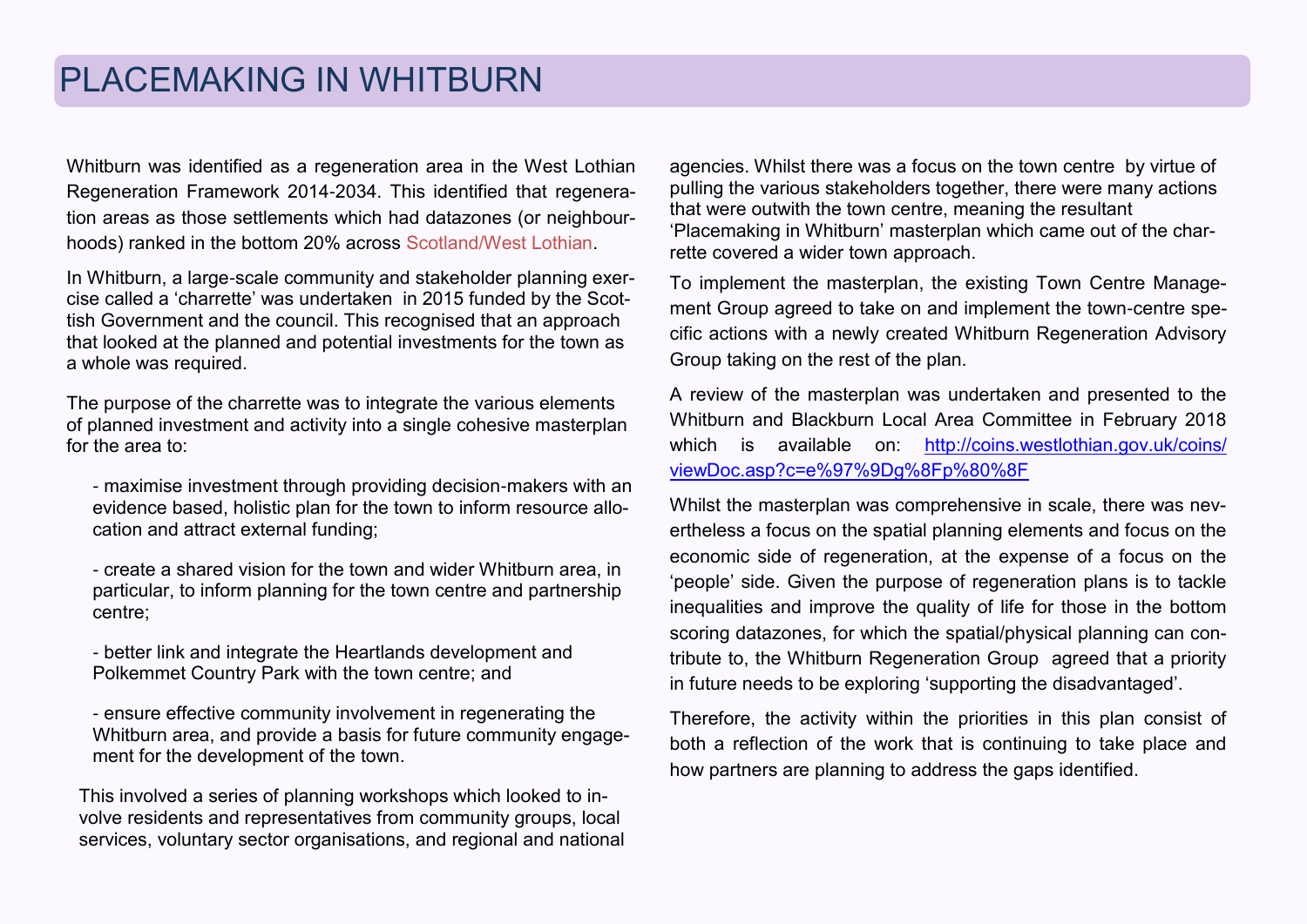## CREATING PRIORITIES

The Whitburn Regeneration Group was established in 2016 following the Placemaking in Whitburn masterplan being finalised. It's purpose was to action and monitor the masterplan, with the exception of the town centre actions which the pre-existing Whitburn Town Centre Management Group. In addition to the relevant council services from the Planning, Economic Development and Regeneration service, it consisted of representation from Community Planning Partners such as NHS Lothian, West Lothian College and the main community groups in the town: the Community Council, Community Development Trust, Community Centre Management Committee and, latterly, the Traders group.

This group has also involved other services over specific parts of the plan and new initiatives such as Police Scotland, Education and Operational Services in the council.

This plan has tried to cover two elements:

- 1. Pulling together the existing projects in the town and theming these into the priorities based on what they are trying to achieve. This will hopefully also give the various groups and individuals involved a sense of where their efforts fits into the 'bigger picture' and how they complement other activity.
- 2. Recognising that the previous masterplan had a focus on economic and physical regeneration and, in line with the purpose of regeneration plans to tackle inequalities, more focus going forward needs to be on trying to improve the wellbeing and chances of those experiencing poverty.

Therefore, the priorities below reflect this. As this regeneration plan is a 'live' document, these priorities will be reviewed as local circumstances changes such as future engagement exercises identifies new concerns or opportunities.

#### **Priority 1: Promoting the town and making it more attractive**

**Priority 2: Reducing inequality and tackling exclusion** 

**Priority 3: Improving communication, partnership working and community activity** 

**Priority 4: Increasing active health**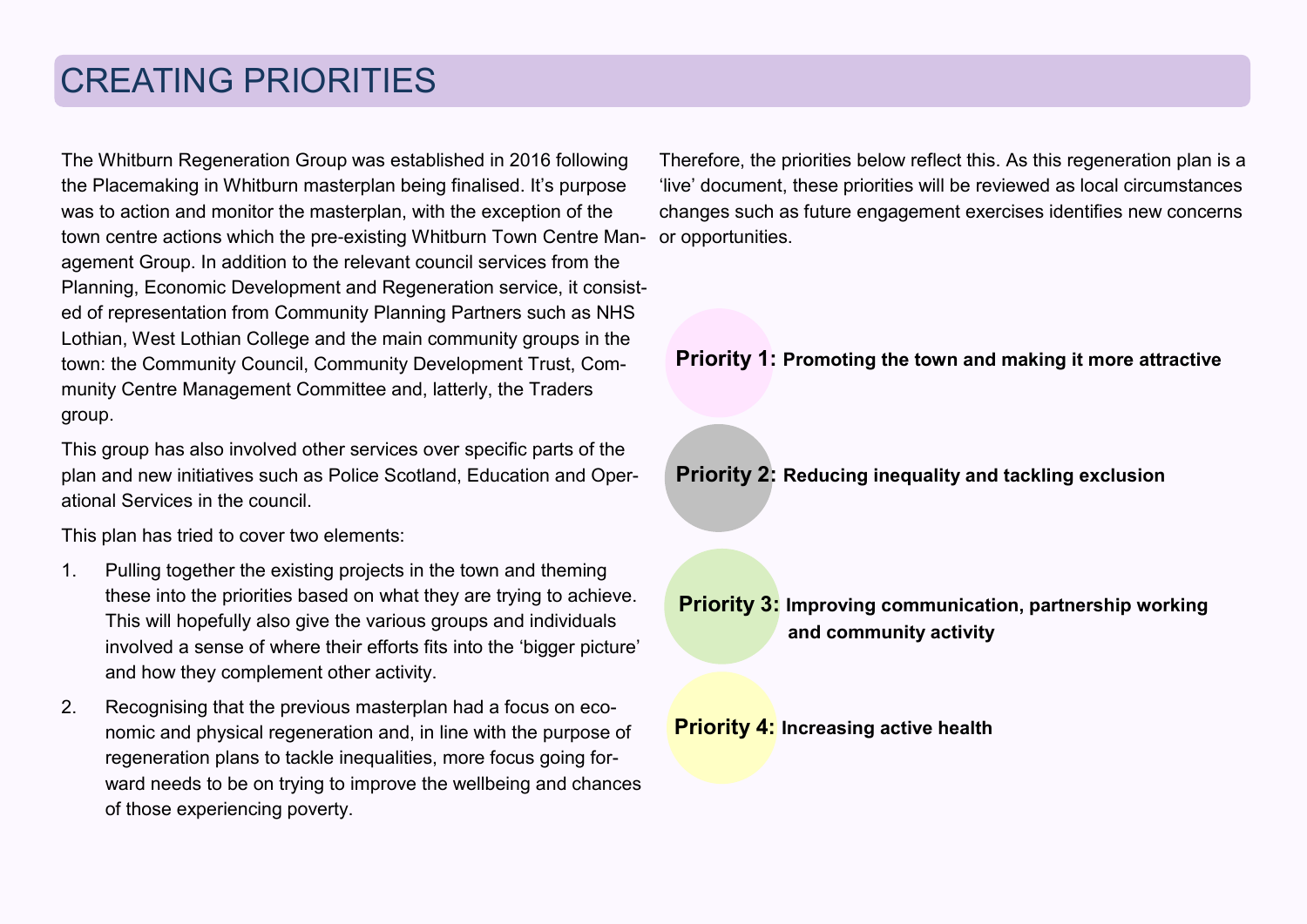### PRIORITIES AND ACTIONS: Priority 1: Promoting the town and making it more attractive

#### **Priority 1A** Regeneration Plan Priority 1: Promoting the town and making it more attractive

**Key Issues /needs identified:** Whitburn has suffered many of the challenges of ex-industrial communities over the last thirty years which has had an impact on some people's perception and self-perception of the town. This extends in particular, to the town centre in terms of its makeup of shops and the condition of the local environment.

| <b>Current position:</b>                                                                                                                                                                                                      | <b>Outcome:</b>                                                                                            |                  |               |  |  |
|-------------------------------------------------------------------------------------------------------------------------------------------------------------------------------------------------------------------------------|------------------------------------------------------------------------------------------------------------|------------------|---------------|--|--|
| How this fits into the Local Outcome Improvement Plan: Our economy is diverse and dynamic, and West Lothian is an attractive place for doing<br>business                                                                      |                                                                                                            |                  |               |  |  |
| <b>Actions</b>                                                                                                                                                                                                                | <b>Partners</b>                                                                                            | <b>Timescale</b> | <b>Update</b> |  |  |
| Implementation improvements to the entrance to Whitburn from East<br>Whitburn funded by both Town Centre Improvement Fund,<br>complimenting the works on the East Whitburn end of the road also<br>being undertaken by CSGNT. | <b>Planning Services</b><br><b>Central Green Network</b><br>Trust<br><b>Woodlands Trust</b>                |                  |               |  |  |
| Review of the 2018 community clean-up which involved groups and<br>residents targeting specific areas within the town.                                                                                                        | <b>Traders Group</b><br><b>Community Council</b>                                                           |                  |               |  |  |
| Installation of lamppost banners in the approach to the four ends of the<br>town centre.                                                                                                                                      | Economic Development                                                                                       |                  |               |  |  |
| Installation of new heritage themed gateway features at the five main<br>entrances to the town.                                                                                                                               | <b>Economic Development</b><br><b>Whitburn Town Centre</b><br><b>Management Group</b><br><b>Heartlands</b> |                  |               |  |  |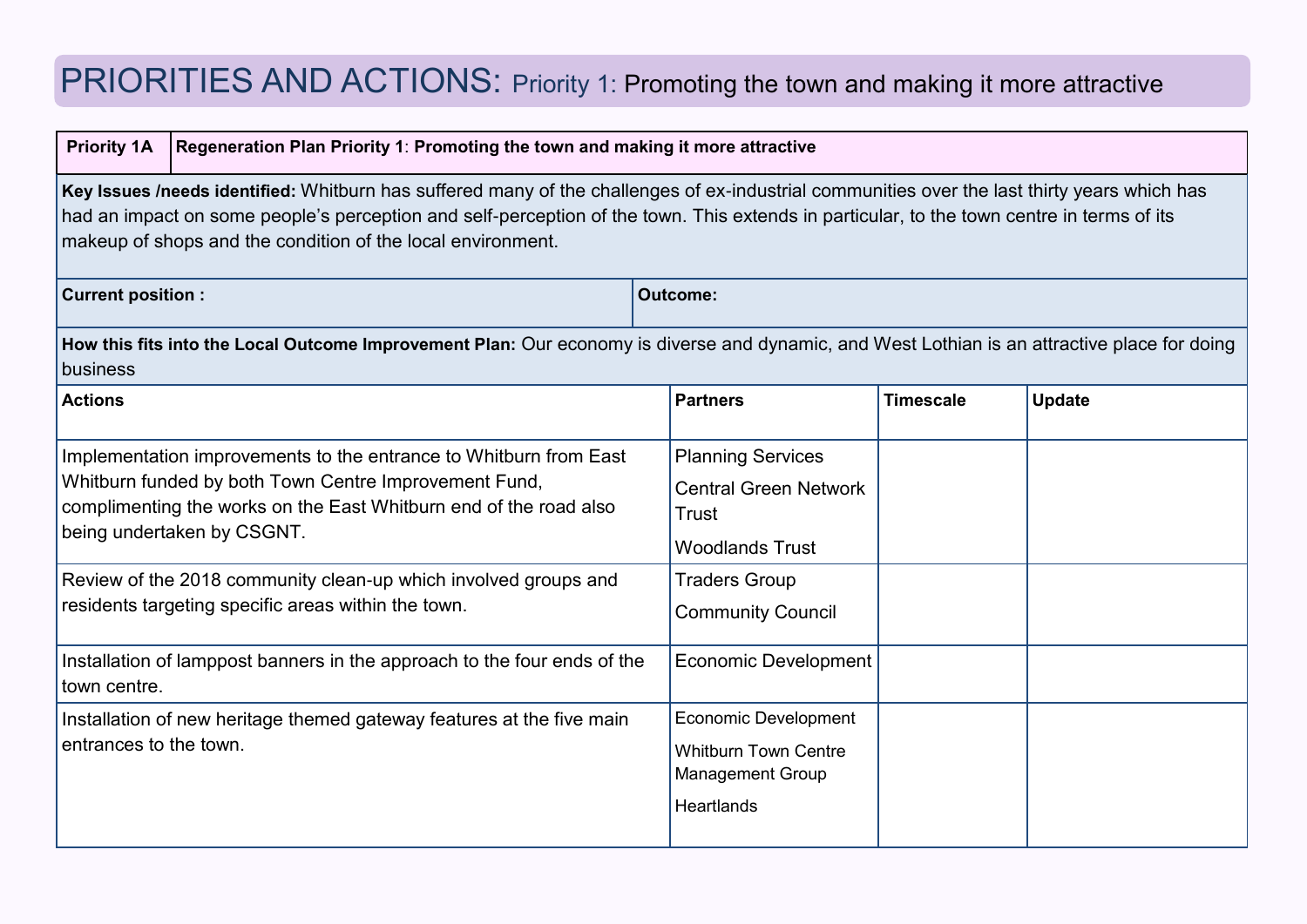# PRIORITIES AND ACTIONS: Priority 1: Promoting the town and making it more attractive

| <b>Priority 1A</b>                                                                                                                                                                                                                                                                                                                                       | Regeneration Plan Priority 1: Promoting the town and making it more attractive |                                                                                                                                       |                     |               |
|----------------------------------------------------------------------------------------------------------------------------------------------------------------------------------------------------------------------------------------------------------------------------------------------------------------------------------------------------------|--------------------------------------------------------------------------------|---------------------------------------------------------------------------------------------------------------------------------------|---------------------|---------------|
| Key Issues /needs identified: Whitburn has suffered many of the challenges of ex-industrial communities over the last thirty years which has<br>had an impact on some people's perception and self-perception of the town. This extends in particular, to the town centre in terms of its<br>makeup of shops and the condition of the local environment. |                                                                                |                                                                                                                                       |                     |               |
| <b>Current position:</b><br><b>Outcome:</b>                                                                                                                                                                                                                                                                                                              |                                                                                |                                                                                                                                       |                     |               |
| How this fits into the Local Outcome Improvement Plan:                                                                                                                                                                                                                                                                                                   |                                                                                |                                                                                                                                       |                     |               |
| <b>Actions</b>                                                                                                                                                                                                                                                                                                                                           |                                                                                | <b>Partners</b>                                                                                                                       | <b>Timescale</b>    | <b>Update</b> |
| Undertaking of capital improvements to the landscaped areas around the town<br>centre and ongoing maintenance of these areas by Whitburn Community<br>Council.                                                                                                                                                                                           |                                                                                | <b>Whitburn Community</b><br>Council                                                                                                  |                     |               |
| Installation of capital improvements to the bedded area at Market Place.                                                                                                                                                                                                                                                                                 |                                                                                | <b>Town Centre</b><br><b>Management Group</b><br>(WTCMG)                                                                              |                     |               |
| Support the re-use of vacant and under-utilised properties in town centre<br>through continued dialogue with property owners and potential developers.                                                                                                                                                                                                   |                                                                                | Planning, Economic<br>Development and<br>Regeneration                                                                                 |                     |               |
| Re-establishing the site of the old Miners Welfare through supporting the<br>community via Onward Whitburn to acquire the site and bring the area back<br>into Town Centre Improvement Fund and Cowdenhead windfarm.                                                                                                                                     |                                                                                | <b>Onward Whitburn</b><br><b>WTCMG</b>                                                                                                |                     |               |
| Full utilisation of Town Centre Improvement Fund allocation for Whitburn and<br>the developer contributions resulting in increased vibrancy of town centre                                                                                                                                                                                               |                                                                                | <b>WTCMG</b>                                                                                                                          | 2018-2023<br>(TCIF) |               |
| Completion of new Partnership Centre building at the town cross.                                                                                                                                                                                                                                                                                         |                                                                                | <b>Construction Services,</b><br>Customer and<br><b>Community Services,</b><br><b>Whitburn Partnership</b><br><b>Centre Community</b> | 2019                |               |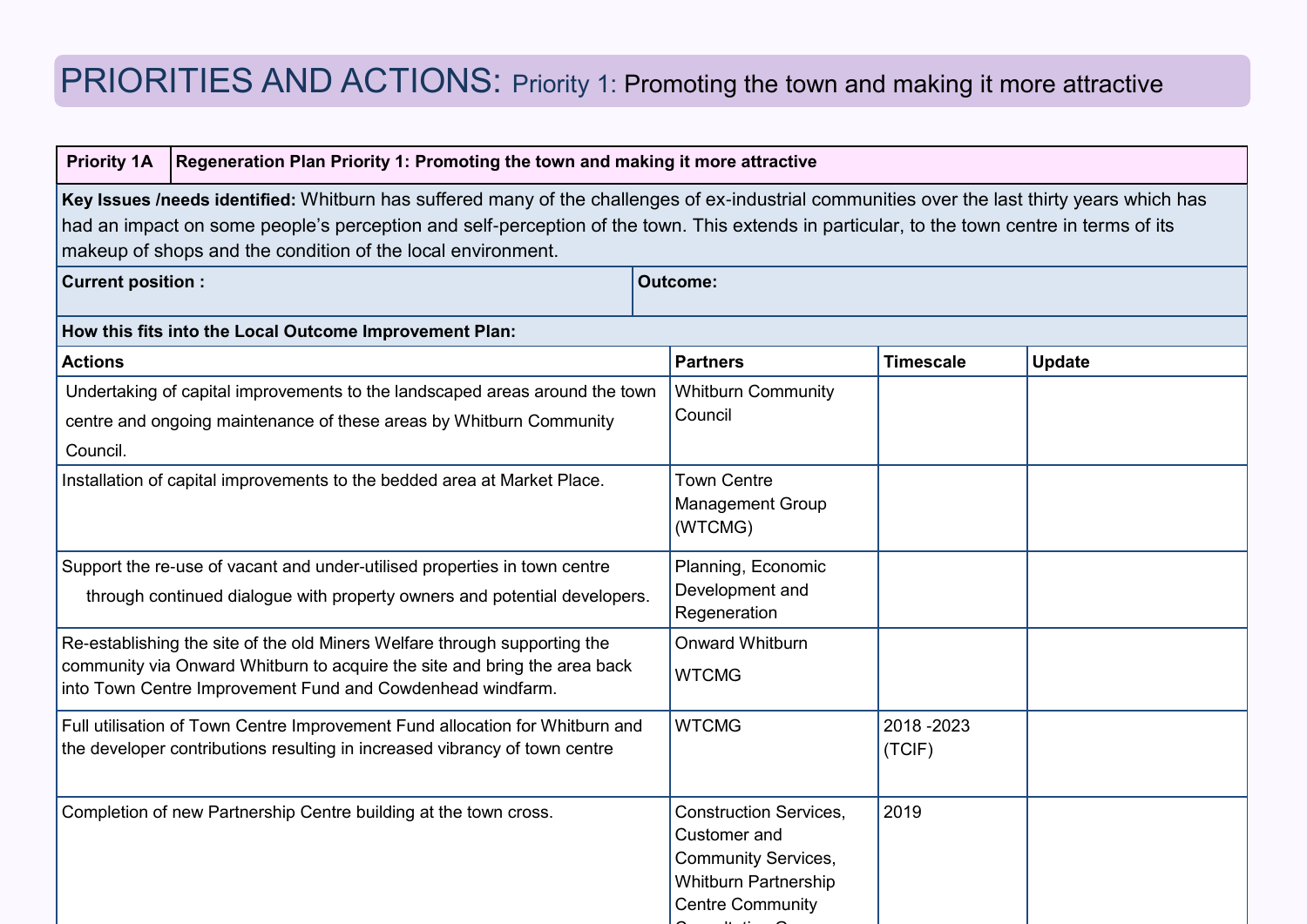# PRIORITIES AND ACTIONS: Priority 2 Reducing inequality and tackling exclusion

| <b>Priority 2A</b><br>Regeneration Plan Priority 2: Reducing inequality and tackling exclusion                                                                                                                                                                                                                                                                                            |                 |                                                                              |                                            |               |
|-------------------------------------------------------------------------------------------------------------------------------------------------------------------------------------------------------------------------------------------------------------------------------------------------------------------------------------------------------------------------------------------|-----------------|------------------------------------------------------------------------------|--------------------------------------------|---------------|
| Key Issues /needs identified: Like other regeneration areas, Whitburn has been identified as such because it has a number of areas which score poorly on<br>the Scottish Index of Multiple Deprivation (SIMD). To tackle regeneration, we must look to support and enable people and families whose are the least<br>advantaged within the community to improve their life circumstances. |                 |                                                                              |                                            |               |
| <b>Current position:</b>                                                                                                                                                                                                                                                                                                                                                                  | <b>Outcome:</b> |                                                                              |                                            |               |
| How this fits into the Local Outcome Improvement Plan: People most at risk are protected and supported to achieve improved life chances; We are<br>better educated and have access to increased and better quality learning and employment opportunities.                                                                                                                                 |                 |                                                                              |                                            |               |
| <b>Actions</b>                                                                                                                                                                                                                                                                                                                                                                            |                 | <b>Partners</b>                                                              | <b>Timescale</b>                           | <b>Update</b> |
| Utilisation of statistical profile of the area to better determine social outcome<br>priorities                                                                                                                                                                                                                                                                                           |                 | <b>Regeneration Group</b><br><b>Whitburn Services Group</b>                  | Autumn 2018                                |               |
| Engaging with people experiencing poverty to better identify how services and<br>the wider community can support them locally.                                                                                                                                                                                                                                                            |                 | <b>Regeneration Group</b><br>Local schools<br><b>Whitburn Services Group</b> | Spring 2019                                |               |
| Undertake engagement exercise with services to better understand and<br>document the needs of the parts of the community they work with, and the<br>gaps/opportunities in provision                                                                                                                                                                                                       |                 | <b>Regeneration Team</b><br><b>Whitburn CDT</b>                              | Exercise<br>completed by<br>September 2018 |               |
| Support the development of volunteer-based projects which can help support<br>identified community needs                                                                                                                                                                                                                                                                                  |                 | <b>Whitburn Services Group</b><br><b>Whitburn CDT</b>                        | Projects identified<br>by March 2019       |               |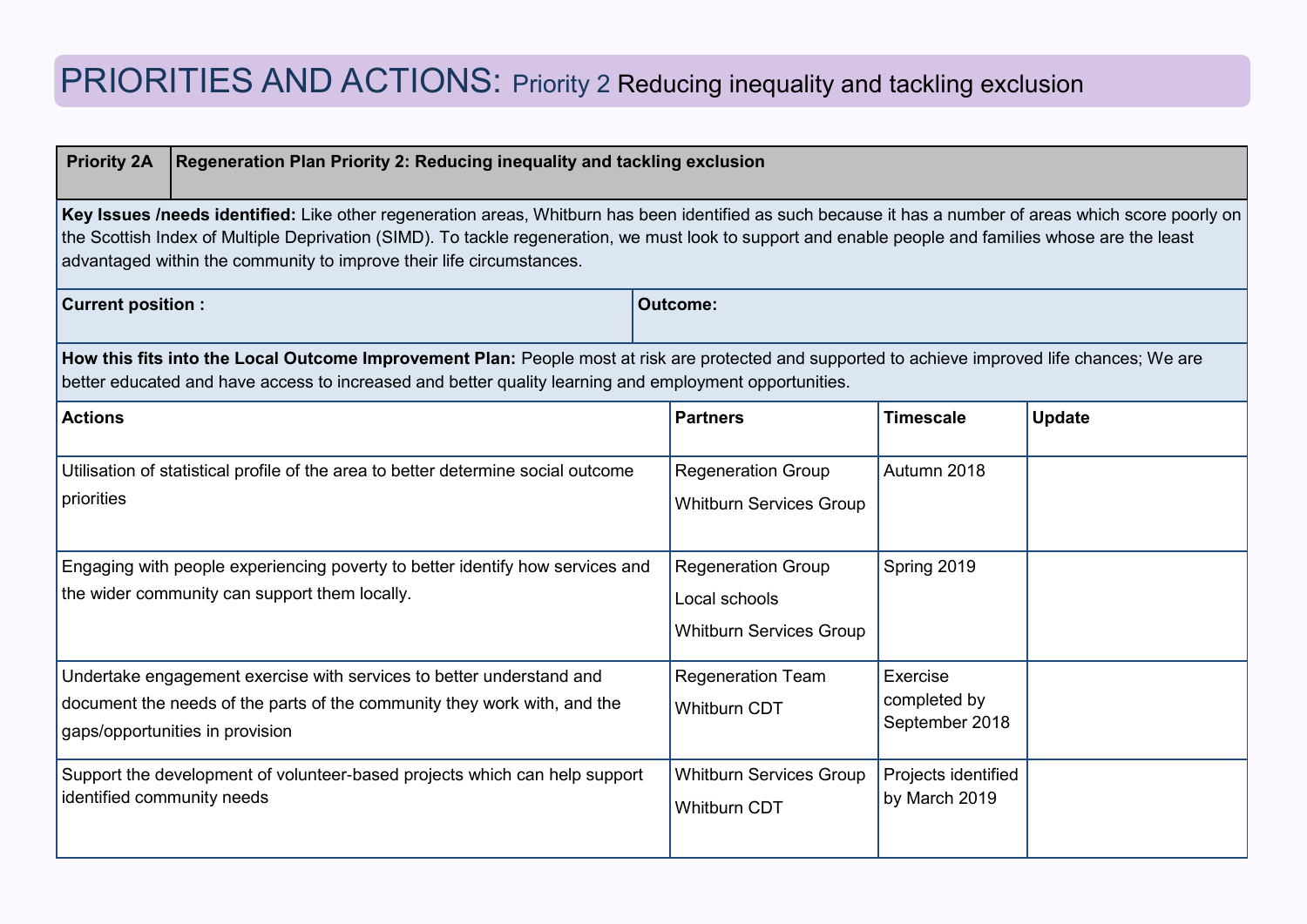# PRIORITIES AND ACTIONS: Priority 2 Reducing inequality and tackling exclusion

| <b>Priority 2B</b><br>Regeneration Plan Priority 2: Reducing inequality and tackling exclusion                                                                                                                                                                                                                                                                                            |                                                  |                  |                  |  |
|-------------------------------------------------------------------------------------------------------------------------------------------------------------------------------------------------------------------------------------------------------------------------------------------------------------------------------------------------------------------------------------------|--------------------------------------------------|------------------|------------------|--|
| Key Issues /needs identified: Like other regeneration areas, Whitburn has been identified as such because it has a number of areas which score poorly on<br>the Scottish Index of Multiple Deprivation (SIMD). To tackle regeneration, we must look to support and enable people and families whose are the least<br>advantaged within the community to improve their life circumstances. |                                                  |                  |                  |  |
| <b>Current position:</b>                                                                                                                                                                                                                                                                                                                                                                  | <b>Outcome:</b>                                  |                  |                  |  |
| How this fits into the Local Outcome Improvement Plan: People most at risk are protected and supported to achieve improved life chances; We are<br>better educated and have access to increased and better quality learning and employment opportunities.                                                                                                                                 |                                                  |                  |                  |  |
| <b>Actions</b>                                                                                                                                                                                                                                                                                                                                                                            | <b>Partners</b>                                  | <b>Timescale</b> | <b>Update</b>    |  |
| Apply for funding for a Citizens Advice Bureau advisor to have a full-time                                                                                                                                                                                                                                                                                                                | Whitburn CDT                                     |                  |                  |  |
| presence within the town.                                                                                                                                                                                                                                                                                                                                                                 | <b>Citizens Advice Bureau</b>                    |                  |                  |  |
| Investigating the potential for a 'time bank' model of volunteering in Whitburn                                                                                                                                                                                                                                                                                                           | <b>Whitburn CDT</b>                              |                  |                  |  |
| Investigate the potential for developing a community based project in the town<br>to support disadvantaged young people                                                                                                                                                                                                                                                                   | To be determined                                 | To be determined | To be determined |  |
| Review the funding support provided to Playbuddies which was to support them                                                                                                                                                                                                                                                                                                              | Regeneration                                     |                  |                  |  |
| to grow their group and increase healthy eating and play elements within their<br>sessions.                                                                                                                                                                                                                                                                                               | Playbuddies                                      |                  |                  |  |
| Identify any opportunities for partnership working and any additional services                                                                                                                                                                                                                                                                                                            | <b>Whitburn Services Group</b>                   |                  |                  |  |
| that the new Partnership Centre may offer                                                                                                                                                                                                                                                                                                                                                 |                                                  |                  |                  |  |
| Support the Community Information and Support Service delivered by Whitburn<br>CDT with a view to broadening the types of support it can provide to residents.                                                                                                                                                                                                                            | <b>Whitburn CDT</b><br><b>Regeneration Group</b> |                  |                  |  |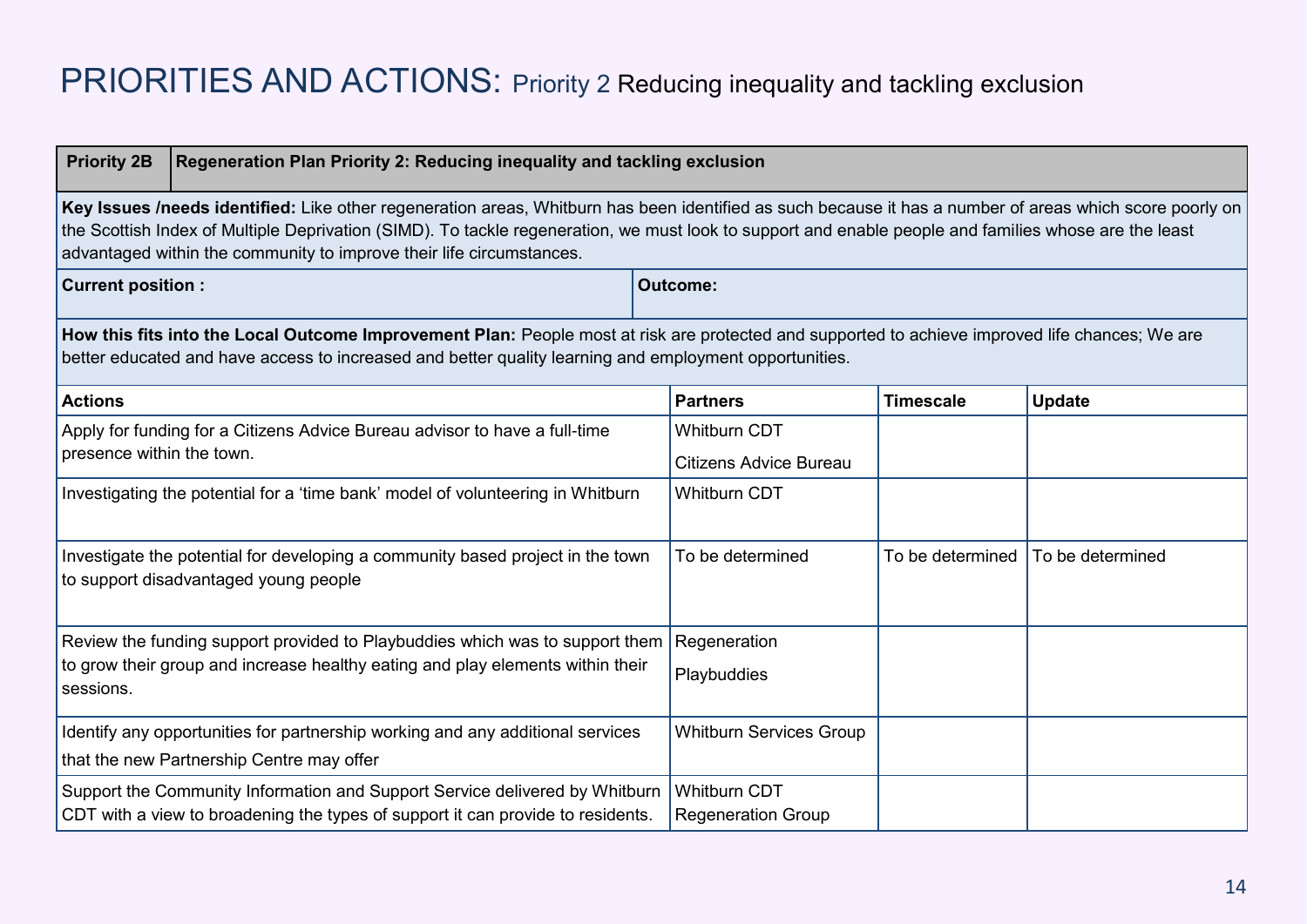# PRIORITIES AND ACTIONS: Priority 3: Improving communication and partnership working

| <b>Priority 3A</b>                                                                                                                                                                                                                                                                                                                                                                         | Regeneration Plan Priority 3: Improving communication, partnership working and community activity                                                                                                                                                                                                                                                                                                                                                                                  |                                                                                                                                                               |                  |                                                                                                                                                  |  |
|--------------------------------------------------------------------------------------------------------------------------------------------------------------------------------------------------------------------------------------------------------------------------------------------------------------------------------------------------------------------------------------------|------------------------------------------------------------------------------------------------------------------------------------------------------------------------------------------------------------------------------------------------------------------------------------------------------------------------------------------------------------------------------------------------------------------------------------------------------------------------------------|---------------------------------------------------------------------------------------------------------------------------------------------------------------|------------------|--------------------------------------------------------------------------------------------------------------------------------------------------|--|
| Key Issues /needs identified: As an ex-mining and industrial town, Whitburn has a tradition of well established community groups and clubs. To help<br>promote awareness of these, and other activity in the town, the Placemaking in Whitburn masterplan identified the need for better information sharing and<br>communication between groups and between services, with the community. |                                                                                                                                                                                                                                                                                                                                                                                                                                                                                    |                                                                                                                                                               |                  |                                                                                                                                                  |  |
| <b>Current position:</b>                                                                                                                                                                                                                                                                                                                                                                   |                                                                                                                                                                                                                                                                                                                                                                                                                                                                                    | <b>Outcome:</b>                                                                                                                                               |                  |                                                                                                                                                  |  |
|                                                                                                                                                                                                                                                                                                                                                                                            | How this fits into the Local Outcome Improvement Plan: We live in resilient, cohesive and safe communities                                                                                                                                                                                                                                                                                                                                                                         |                                                                                                                                                               |                  |                                                                                                                                                  |  |
| <b>Actions</b>                                                                                                                                                                                                                                                                                                                                                                             |                                                                                                                                                                                                                                                                                                                                                                                                                                                                                    | <b>Partners</b>                                                                                                                                               | <b>Timescale</b> | <b>Update</b>                                                                                                                                    |  |
| $\bullet$<br><b>UK</b><br>$\bullet$<br>etc.                                                                                                                                                                                                                                                                                                                                                | Developing an online presence to promote activities and celebrate<br>community achievements including:<br>Setting up of Community Facebook page that the four groups will<br>have joint administration of<br>Setting up of a community website, supported by Carnegie Trust<br>Developing the online community map as a common store of<br>information on services and activities and to use it via other online<br>mediums i.e. building into webpages, sharing on Facebook pages | <b>Whitburn Community</b><br>Council<br><b>Whitburn Traders</b><br><b>Whitburn CDT</b><br><b>Whitburn CEC</b><br>Management<br>Committee<br>Carnegie Trust UK |                  | 'This is Whitburn' page<br>now in operation with the<br>four main community<br>groups accessing and<br>using it. 744 likes as of<br>August 2018. |  |
|                                                                                                                                                                                                                                                                                                                                                                                            | Development of the reinstated Harrison Hut                                                                                                                                                                                                                                                                                                                                                                                                                                         | <b>Whitburn Traders</b>                                                                                                                                       |                  |                                                                                                                                                  |  |
|                                                                                                                                                                                                                                                                                                                                                                                            | Encourage and support partnership working through information sharing<br>via the Whitburn Services Group meetings and subsequent electronic<br>sharing of updates to other services and groups.                                                                                                                                                                                                                                                                                    | Regeneration                                                                                                                                                  |                  |                                                                                                                                                  |  |
|                                                                                                                                                                                                                                                                                                                                                                                            | <b>Heartlands/ Council</b><br>Developing a Welcome pack for Heartlands residents                                                                                                                                                                                                                                                                                                                                                                                                   |                                                                                                                                                               |                  |                                                                                                                                                  |  |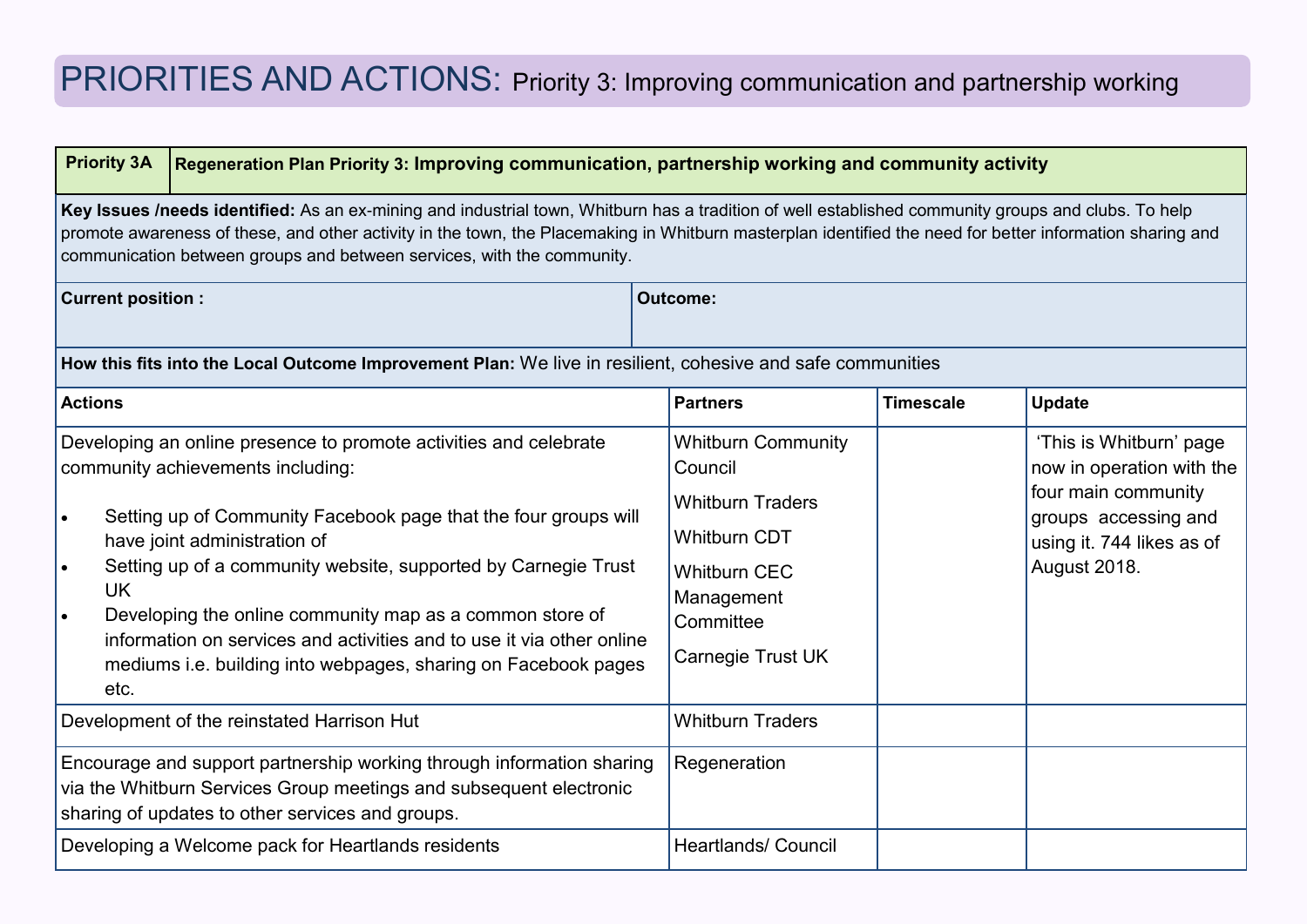| <b>Priority 4A</b>                                                                                                                                                                                                                                                                                                                                                                                                                                                            | <b>Regeneration Plan Priority 4: Increasing active health</b>                                                                                        |                                                |                  |               |
|-------------------------------------------------------------------------------------------------------------------------------------------------------------------------------------------------------------------------------------------------------------------------------------------------------------------------------------------------------------------------------------------------------------------------------------------------------------------------------|------------------------------------------------------------------------------------------------------------------------------------------------------|------------------------------------------------|------------------|---------------|
| Key Issues /needs identified: One of the assets identified in the 'charrette'/masterplanning process for Whitburn was the amount of green space it had as<br>well as its relatively close proximity to neighbouring towns. The Development Framework within the masterplan has been used as a basis for the council and<br>partners to invest in the town' infrastructure to connect it to other places in ways which are environmentally friendly and support better health. |                                                                                                                                                      |                                                |                  |               |
| <b>Outcome:</b><br><b>Current position:</b>                                                                                                                                                                                                                                                                                                                                                                                                                                   |                                                                                                                                                      |                                                |                  |               |
|                                                                                                                                                                                                                                                                                                                                                                                                                                                                               | How this fits into the Local Outcome Improvement Plan:                                                                                               |                                                |                  |               |
| <b>Actions</b>                                                                                                                                                                                                                                                                                                                                                                                                                                                                |                                                                                                                                                      | <b>Partners</b>                                | <b>Timescale</b> | <b>Update</b> |
|                                                                                                                                                                                                                                                                                                                                                                                                                                                                               | Upgrading of the west section of the Town Walk which will remove various                                                                             | <b>Operational Services</b>                    |                  |               |
| This funded by SUSTRANS                                                                                                                                                                                                                                                                                                                                                                                                                                                       | fencing from along the path, replace the path surface, redevelop some<br>shurbbed areas and make a formal link with the Heartlands residential area. | <b>SUSTRANS</b>                                |                  |               |
| Bathgate.                                                                                                                                                                                                                                                                                                                                                                                                                                                                     | Installation of cycle paths connecting Whitburn with Greenrigg, Armadale and                                                                         | <b>Operational Services</b><br><b>SUSTRANS</b> |                  |               |
|                                                                                                                                                                                                                                                                                                                                                                                                                                                                               | Walking Football Project - Weekly sessions at Whitburn Community                                                                                     | <b>Whitburn CDT</b>                            | August 2019      |               |
|                                                                                                                                                                                                                                                                                                                                                                                                                                                                               | Centre aimed at keeping people aged 50+ or anyone who due to a lack of<br>mobility or for other reasons are not able to play the traditional game.   | <b>West Lothian Youth</b><br>Foundation        |                  |               |
|                                                                                                                                                                                                                                                                                                                                                                                                                                                                               | Education role for community groups in promoting the use and benefits of the<br>green spaces and path/cycle networks within the town.                | <b>Whitburn Community</b><br>Council           |                  |               |
|                                                                                                                                                                                                                                                                                                                                                                                                                                                                               |                                                                                                                                                      | <b>Whitburn Traders</b>                        |                  |               |
|                                                                                                                                                                                                                                                                                                                                                                                                                                                                               |                                                                                                                                                      | <b>Whitburn CDT</b>                            |                  |               |
|                                                                                                                                                                                                                                                                                                                                                                                                                                                                               |                                                                                                                                                      | <b>Whitburn CEC</b><br>Management<br>Committee |                  |               |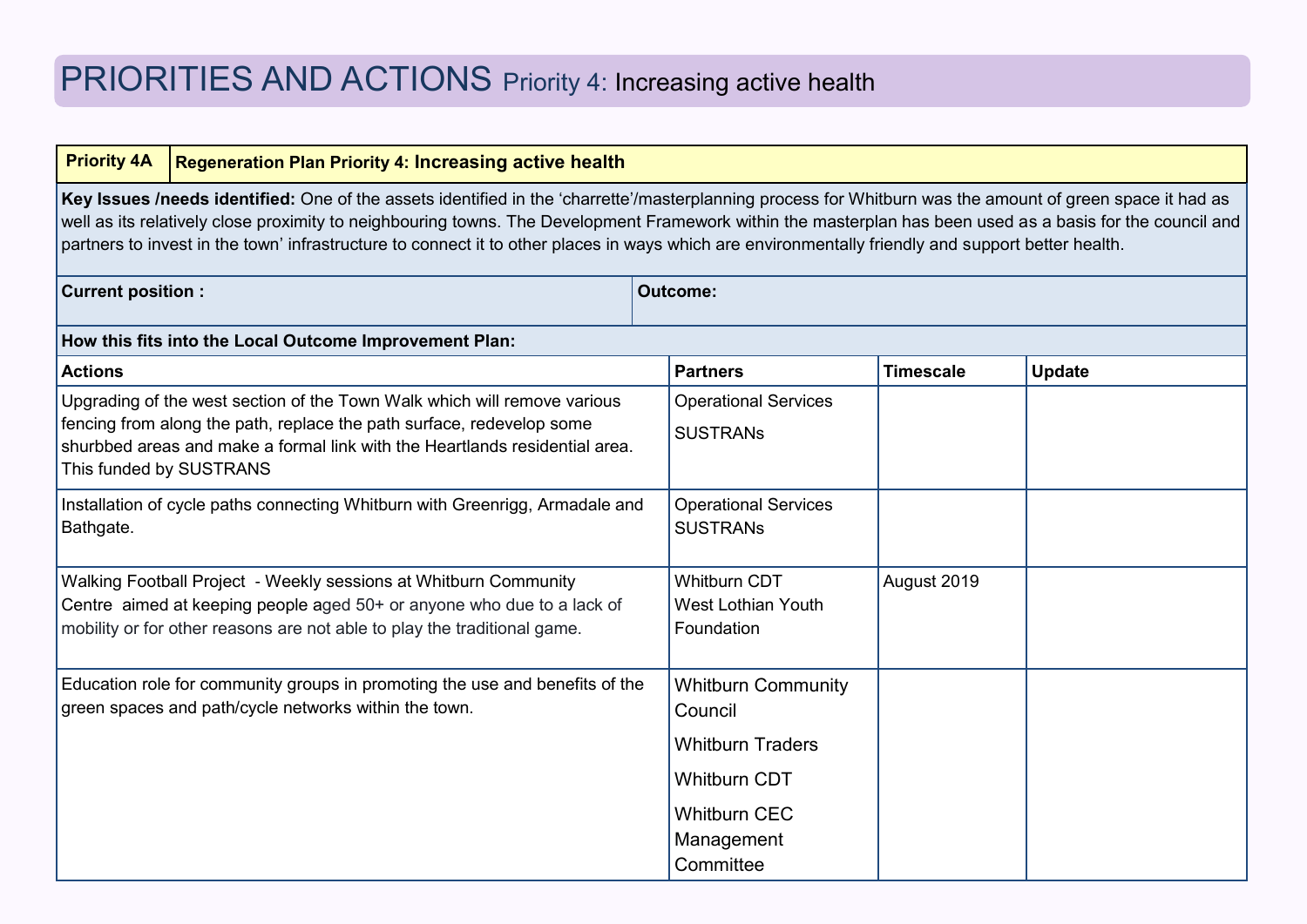| <b>Priority 4A</b>                                                                                                                                                                                                                                                                                                                                                                                                                                         | <b>Regeneration Plan Priority 4: Increasing active health</b>                                                                                                                                                                                                                                                                   |                                                                                                                     |                    |                                                                                                             |
|------------------------------------------------------------------------------------------------------------------------------------------------------------------------------------------------------------------------------------------------------------------------------------------------------------------------------------------------------------------------------------------------------------------------------------------------------------|---------------------------------------------------------------------------------------------------------------------------------------------------------------------------------------------------------------------------------------------------------------------------------------------------------------------------------|---------------------------------------------------------------------------------------------------------------------|--------------------|-------------------------------------------------------------------------------------------------------------|
| Key Issues /needs identified: Polkemmet Country Park has been identified as one of Whitburn's main assets for the town in terms of a recreation space<br>and attraction for visitors outwith the town and indeed West Lothian, particularly due to its proximity to the M8. Through working with park users, the<br>community and community groups, there is opportunity to develop the park to the benefit of the town economically as well as it's image |                                                                                                                                                                                                                                                                                                                                 |                                                                                                                     |                    |                                                                                                             |
| <b>Outcome:</b><br><b>Current position:</b>                                                                                                                                                                                                                                                                                                                                                                                                                |                                                                                                                                                                                                                                                                                                                                 |                                                                                                                     |                    |                                                                                                             |
|                                                                                                                                                                                                                                                                                                                                                                                                                                                            | How this fits into the Local Outcome Improvement Plan: We live in resilient, cohesive and safe communities                                                                                                                                                                                                                      |                                                                                                                     |                    |                                                                                                             |
| <b>Actions</b>                                                                                                                                                                                                                                                                                                                                                                                                                                             |                                                                                                                                                                                                                                                                                                                                 | <b>Partners</b>                                                                                                     | <b>Timescale</b>   | <b>Update</b>                                                                                               |
| Constitutionalise the group                                                                                                                                                                                                                                                                                                                                                                                                                                | Reform the Friends of Polkemmet Group<br><b>Review the recent Easter Event</b>                                                                                                                                                                                                                                                  | <b>Friends of Polkemmet</b><br><b>Ranger Service</b><br><b>Whitburn CDT</b><br><b>Whitburn Community</b><br>Council | <b>Short Term</b>  | Constitution finalised in<br>May.<br>Acknowledgement of the<br>need for new members                         |
| funding<br>Friends group<br>potential revenue stream.                                                                                                                                                                                                                                                                                                                                                                                                      | Explore potential projects to improve the Park for the benefit of the local<br>community and visitors to the Park - Look at the possibility of securing external<br>Encourage and enable more people to take an interest in the Park through the<br>Consider organising events for the benefit of visitors to the Park and as a | <b>Friends of Polkemmet</b><br><b>Ranger Service</b>                                                                | <b>Medium Term</b> | List of potential projects in<br>progress.<br><b>Current funding</b><br>opportunities have been<br>obtained |
|                                                                                                                                                                                                                                                                                                                                                                                                                                                            | Continue to improve the Park for the benefit of the community and visitors.                                                                                                                                                                                                                                                     | <b>Friends of Polkemmet</b>                                                                                         | Long Term          |                                                                                                             |
|                                                                                                                                                                                                                                                                                                                                                                                                                                                            | Protect the heritage and biodiversity of the Park.                                                                                                                                                                                                                                                                              | <b>Ranger Service</b>                                                                                               |                    |                                                                                                             |